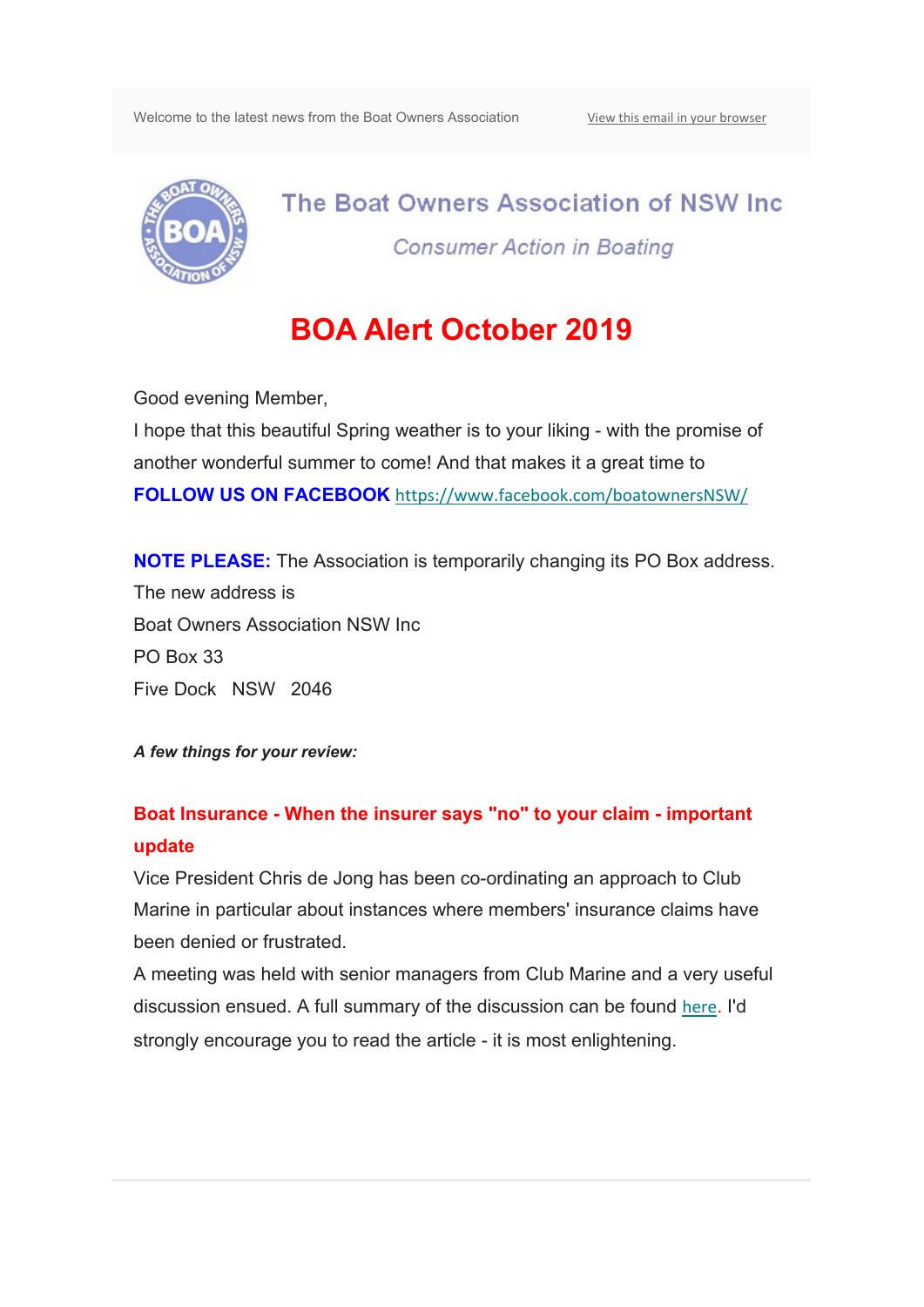### **Marine Pollution Review**

# **Transport for NSW** is reviewing the **Marine Pollution Act 2012**. *BOA Members you are stake holders this affects you.*

A discussion paper has been released to facilitate stakeholder input to the statutory review and is available at https://www.transport.nsw.gov.au/marinepollution‐act‐2012‐review

Submissions can be made on the potential amendments in the discussion paper, or any other parts of the Act, by 16 October 2019 to freight@transport.nsw.gov.au

### **Afloat farewells Editor Robin Copeland**



One of the best known names in marine media, Robin Copeland, has decided to retire gracefully after 30 years as Editor of the iconic "Afloat" magazine.

**Robin has been a great friend and supporter of the BOA and his** editorials in Afloat were compulsory reading for the tens of thousands of us who looked forward to the new monthly edition.

Robin, on behalf of the Boat Owners Association, thanks for your friendship and we wish you every success as you move into the next phase of your life.

# **Members - what can you do for your Association? Introduce a new member!**

#### **And they can join and pay online!**

All organisations like the BOA thrive on the breadth and scope of our membership. The more members we have, the better job we can do for you when we talk to colleague organisations, government and



the bureaucracy. *If you have a friend who is also a boatie, why not introduce them to the BOA?* The more members we have, the stronger our voice! Just go to www.boatowners.org.au to find out more or call 9960 1859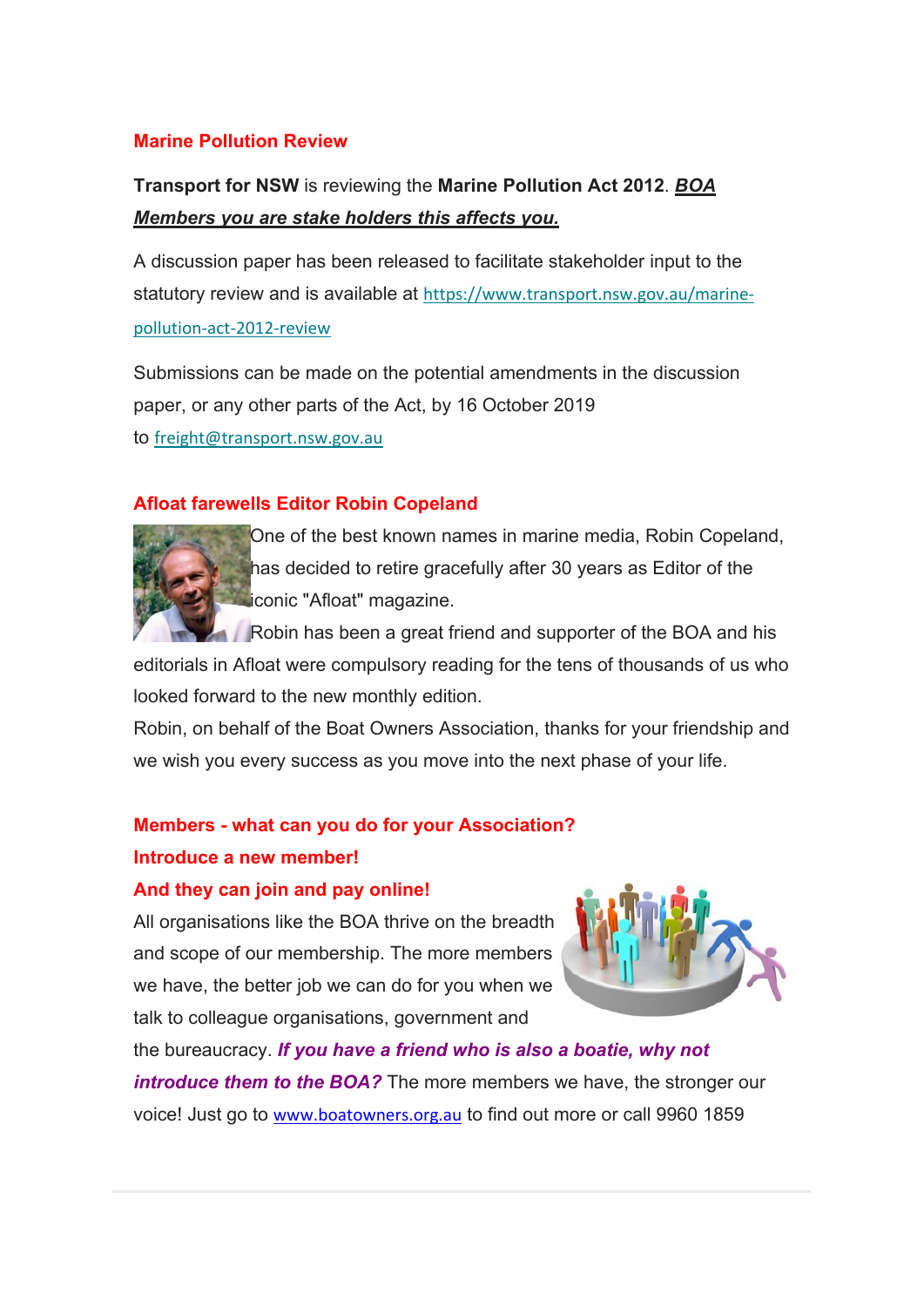### **Marine Rescue NSW – Volunteers saving lives on the water**



 When boaters are in trouble on NSW waterways, they can be confident a professionally trained and equipped team from Marine Rescue NSW is standing ready to respond.

Our 3,000-plus volunteers, operating in 44 rescue units, provide a vital safety net for

the NSW boating community along the coastline from Point Danger to Eden and on two high-risk inland waterways, the Alpine Lakes in the Snowy Mountains and the Murray River at Moama.

For more information on this fabulous service, click here

### **Regional Area Members - we need your assistance!**



RMS hosts Regional Boating Advisory Groups along the NSW coast. These groups provide a great opportunity for local boaties to have direct input to the RMS on matters that affect YOU. While we are represented at some, the BOA is invited to participate at each of these meetings.

We are working with the local councils and government

departments on your behalf. For example, one current issue is the dredging of the Manning River, where we have been in contact with the Mid North Coast Council and are working with the Maritime Infrastructure Delivery Office, boat owners and local commercial operators in an endeavour to expedite dredging and opening of the river.

To see where else we work with local councils, have a look on our website, https://www.boatowners.org.au/.

If you are interested in any regional matter, please contact Vice President Chris de Jong - he'll be very happy to give you more information and work with you - c.dejong@bigpond.com